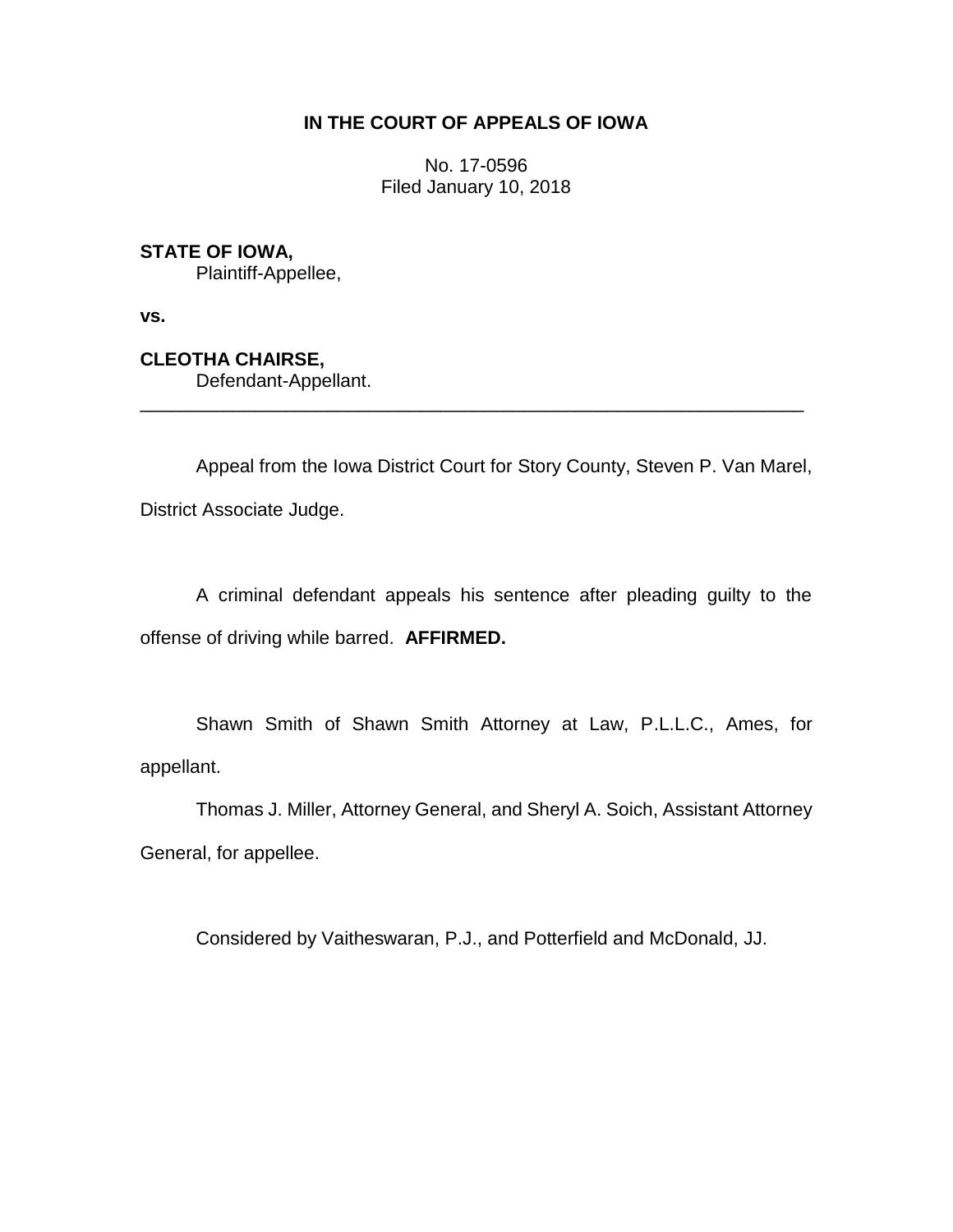## **POTTERFIELD, Judge.**

Cleotha Chairse appeals his sentence following a guilty plea to driving while barred, in violation of Iowa Code section 321.561 (2016). On appeal, Chairse claims the district court abused its discretion in failing to consider mitigating factors and ordering his sentence to run consecutively to another two-year sentence of incarceration previously imposed instead of concurrently. We find the district court did not abuse its discretion and affirm the sentence imposed.

#### **I. Background Facts and Proceedings.**

In March 2017, Chairse pled guilty to driving while barred. Both the prosecutor and Chairse requested his sentence be served concurrently with a twoyear term already imposed for operating while intoxicated. The district court ordered Chairse's sentence to run consecutively. Regarding its decision to impose a consecutive term of imprisonment, the court stated:

Well, Mr. Chairse, the purpose of sentencing you here today is to do two things. It's meant to rehabilitate you and to protect our community from further offenses from you. I think what this sentence needs to do, Mr. Chairse, is to make you understand what the consequences are when you violate the laws of the State of Iowa and when you make poor decisions. I should not have to tell you that given your criminal record you should know that when you violate the law there are going to be serious consequences. You've been in prison a couple of times. You hadn't even been out of prison very long before you committed this offense. Mr. Chairse, you need to make a decision about what kind of a future you want to have; and if you don't want to spend your life in and out of jails and prisons, you need to change the way you make decisions because if you don't, the consequences are going to be severe.

Your criminal record now is so bad that you're not going to be given probation or breaks by any judges from now on. When you violate the law, you are going to probably receive the maximum sentence every time because you just apparently cannot learn that when you violate the laws of the State of Iowa or any other state,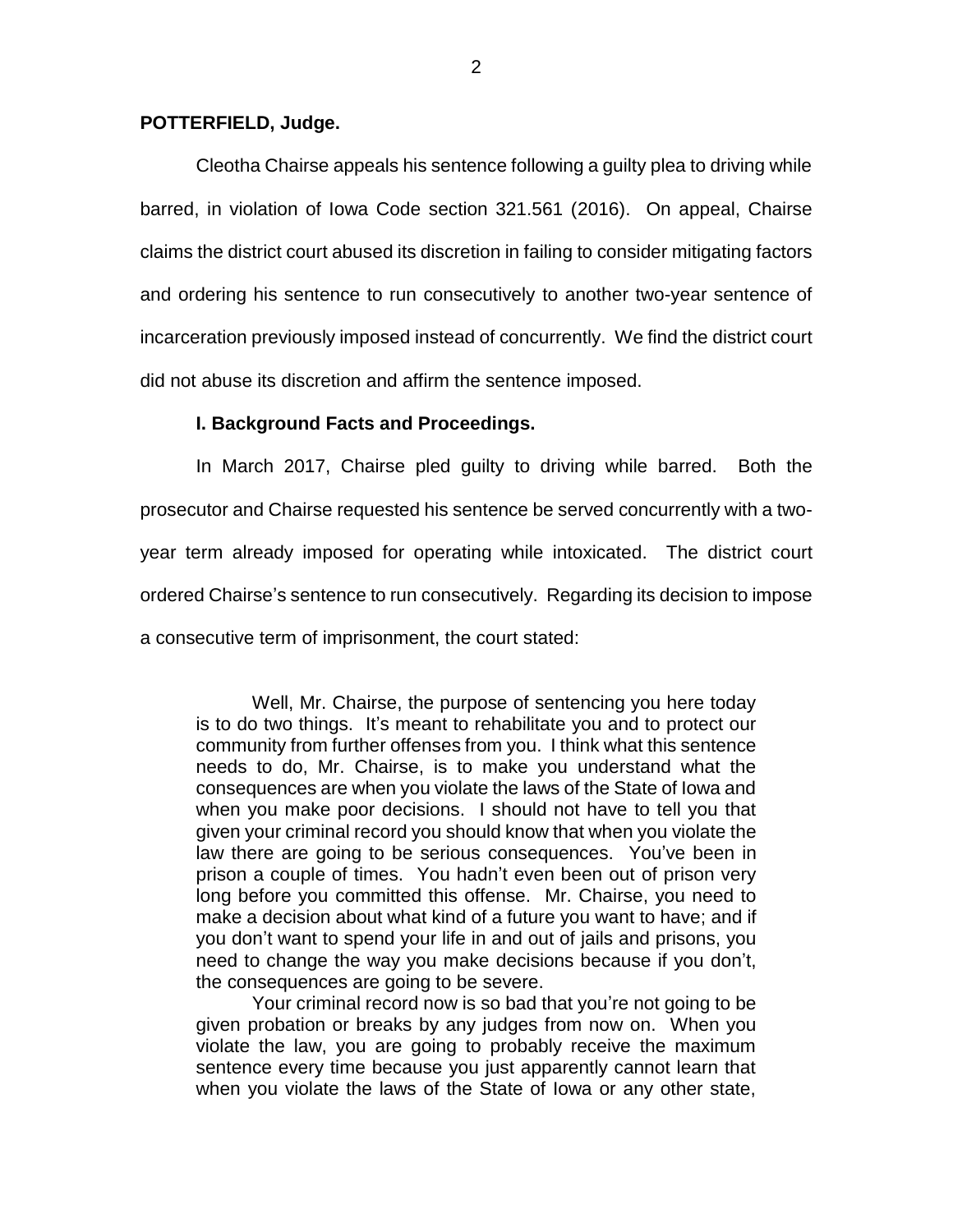there are serious consequences. You either can't learn that or you don't care what the consequences are.

I hope, Mr. Chairse, that you want to be a productive member of your community. I hope that you want to be a good father. I hope that you want to go out there and have some success with your life. But until you change the way you make decisions, that's not going to happen.

Mr. Chairse, when you drove while barred this last time, you knew you were on parole.<sup>[1]</sup> You knew you'd been convicted of driving while barred before, and you knew there were going to be serious consequences and yet you drove anyway. You are going to receive a two-year prison term. There is just no question about that. The only question is, do I order this to be served concurrent or consecutive to the case where you're having—I am assuming you're having your parole revoked.

Mr. Chairse, I am going to order this sentence to be served consecutively, not concurrently. It seems to me if I order it concurrent, you're not suffering any consequences for committing a brand new criminal offense as an aggravated misdemeanor. I know that's not what you want to hear, Mr. Chairse; but maybe after you're in prison long enough, which really won't even be that long—but hopefully after you're in prison for this period of time you'll decide you're tired of being in prison, you're tired of being in jail, and you want to go out and make something of yourself. Chairse now appeals.

## **II. Standard of Review.**

 $\overline{a}$ 

We will not reverse the sentence imposed absent an abuse of discretion or

some defect in the sentencing procedure. *See State v. Formaro*, 638 N.W.2d 720,

724 (Iowa 2002). When the sentences imposed are within the statutory limits, they

are "cloaked with a strong presumption in" their favor. *Id.* Chairse's sentence is

within the statutory limits; the maximum penalty for an aggravated misdemeanor

is a term of imprisonment not to exceed two years. *See* Iowa Code § 903.1.

<sup>&</sup>lt;sup>1</sup> Iowa Code section 908.10A requires "[t]he new sentence of imprisonment for conviction of an aggravated misdemeanor shall be served consecutively with the term imposed for the parole violation, unless a concurrent term of imprisonment is ordered by the court." The record does not establish that Chairse's parole had already been revoked at the time of sentencing.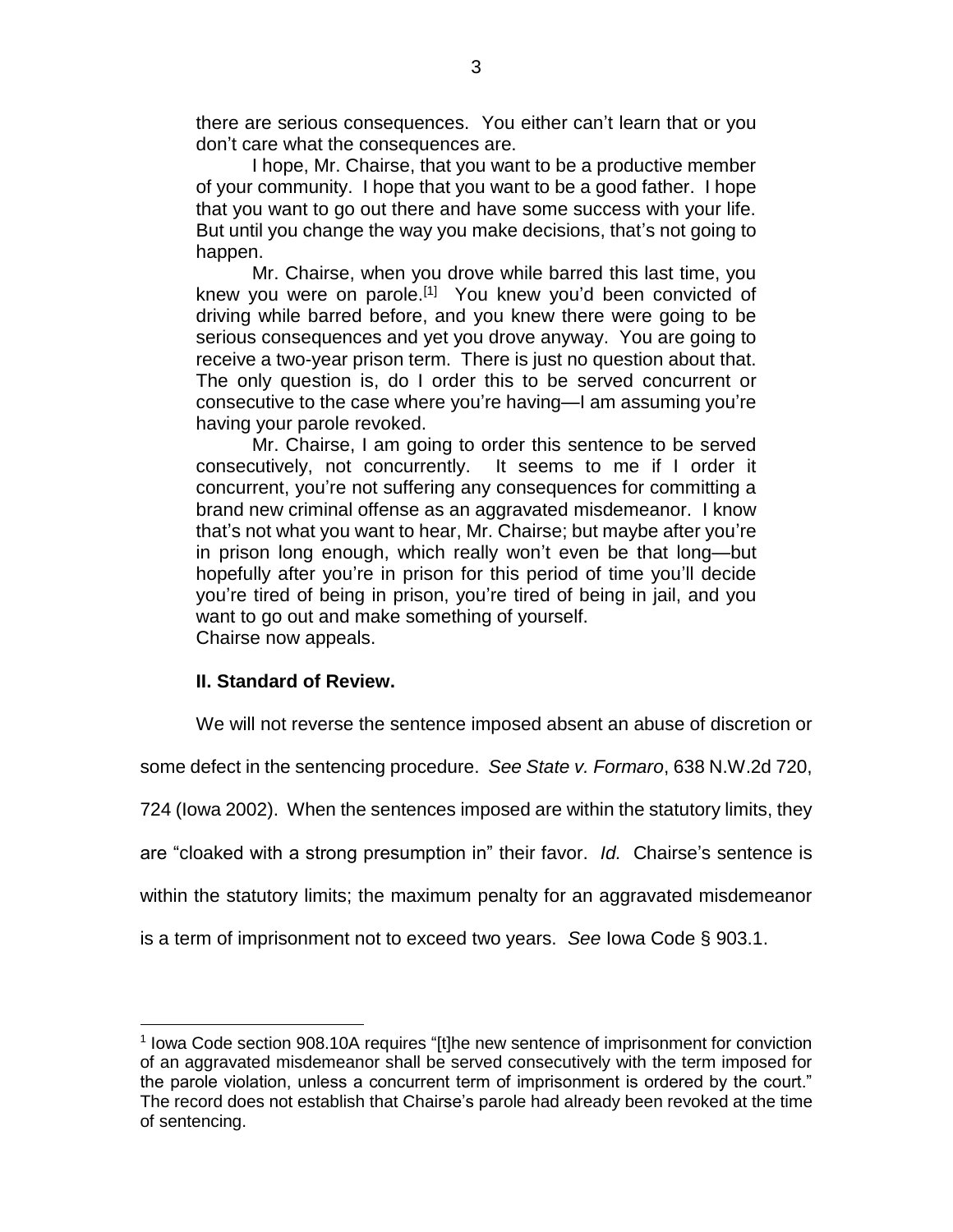### **III. Analysis.**

Chairse argues the district court failed to consider mitigating factors, including his family support and work history. Chairse claims the only factor the district court considered was his criminal history. The State claims proper discretion was exercised because the sentence was within the statutory guidelines and the factors articulated in the sentencing order were sufficient. We agree with the State.

The sentencing court has a duty to provide an explanation for imposing consecutive sentences. *See State v. Hill,* 878 N.W.2d 269, 275 (Iowa 2016). "A sentencing court's statement of its reasons satisfies the rule if it recites reasons sufficient to demonstrate the exercise of discretion and indicates those concerns which motivated the court to select the particular sentence which it imposed." *State v. Garrow*, 480 N.W.2d 256, 259 (Iowa 1992). The court is not required to specifically acknowledge each claim of mitigation urged by a defendant. *State v. Boltz*, 542 N.W.2d 9, 11 (Iowa Ct. App. 1995).

Here, the district court gave its reasons for imposing a consecutive sentence, and those reasons were sufficient. *See State v. Keopasaeuth*, 645 N.W.2d 637, 641–42 (Iowa 2002) (noting that a court's stated reasons for consecutive sentences need not be detailed but must be sufficient to allow for appellate review of the discretionary action). The district court did not abuse its

4